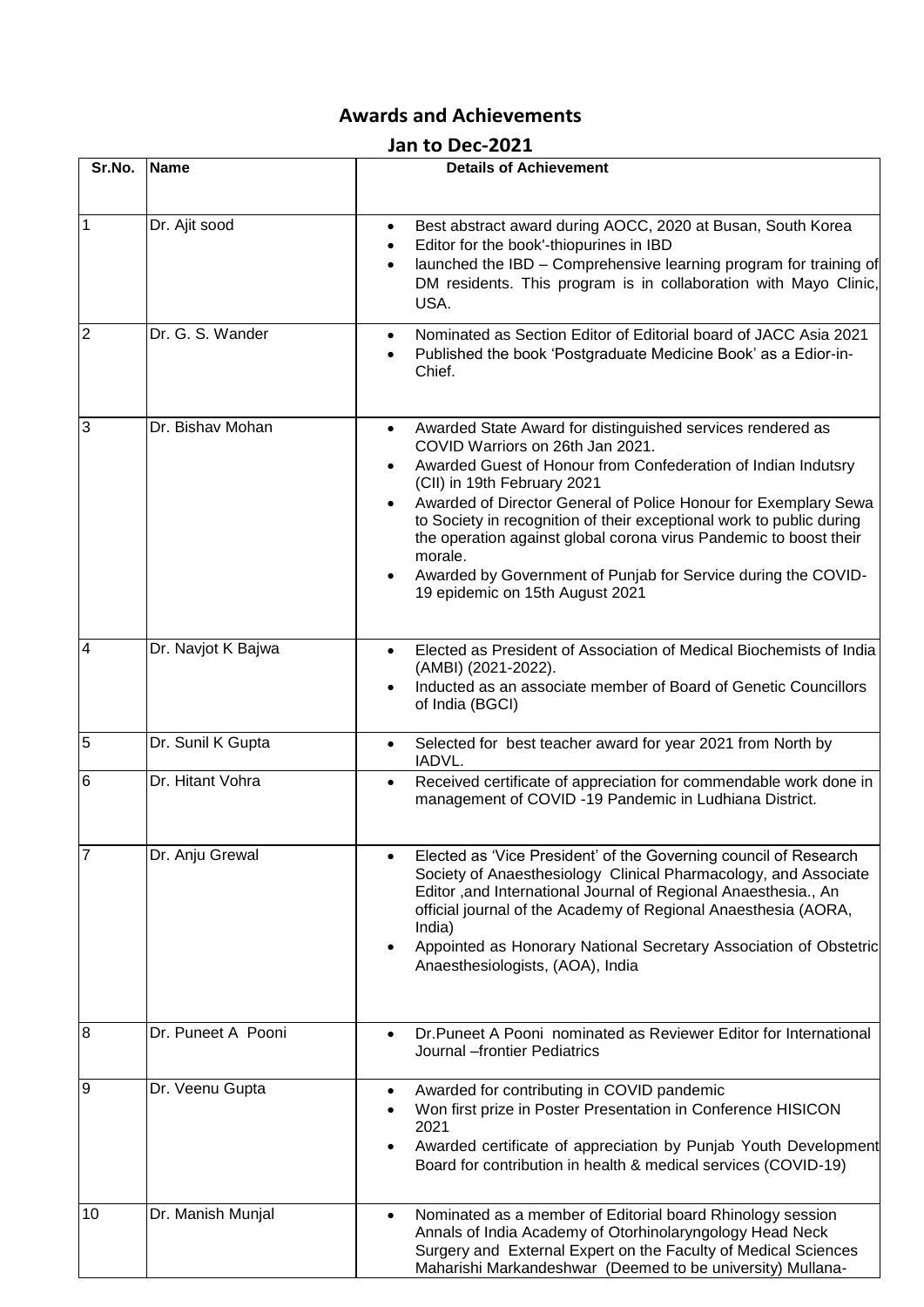|    |                      | Ambala, Haryana(India)                                                                                                                                                                                                                                                                                                                                                                                                                                                                                                                                                                                                                                                                                                                                                                                                                                                                                                                                                                                                                                                                                                                                                                                                |
|----|----------------------|-----------------------------------------------------------------------------------------------------------------------------------------------------------------------------------------------------------------------------------------------------------------------------------------------------------------------------------------------------------------------------------------------------------------------------------------------------------------------------------------------------------------------------------------------------------------------------------------------------------------------------------------------------------------------------------------------------------------------------------------------------------------------------------------------------------------------------------------------------------------------------------------------------------------------------------------------------------------------------------------------------------------------------------------------------------------------------------------------------------------------------------------------------------------------------------------------------------------------|
| 11 | Dr. Anurag Chaudhary | Elected member of Academic Council of Adesh University,<br>$\bullet$<br>Bathinda for the period of 2021-2023.<br>Delivered prestigious YL Vasudeva Oration for the year 2020.<br>$\bullet$<br>Felicitated as COVID Warrior by FICCI FLO organization on 21st<br>$\bullet$<br>August, 2021.                                                                                                                                                                                                                                                                                                                                                                                                                                                                                                                                                                                                                                                                                                                                                                                                                                                                                                                            |
| 12 | Dr. Anu Sharma       | Awarded with certificate of Excellence in Editorial Board (IJCAP)<br>$\bullet$<br>and appointed as Editor in Chief of Indian Journal of Clinical<br>Anatomy & Physiology<br>Won debate competition (1st Position) in Advance Course of the<br>Post Graduate diploma organised by Department of Education,<br>Bioethics chair, HAIFA.<br>Appointed as a member in the advisory board of IESRF<br>International Researchers Workshop 2021.<br>Appointed as Honorary Faculty by the Department of Education for<br>International Chair in Bioethics, University of HAIFA distance<br>learning (Foundation course 21) for 1st year Medical Students.                                                                                                                                                                                                                                                                                                                                                                                                                                                                                                                                                                      |
| 13 | Dr. Sarit Sharma     | Awarded certificate of excellence in Editorial Board by managing<br>$\bullet$<br>editor, Journal of Community Health Management.<br>Appointed state coordinator-Punjab for TB Claims Verification<br>Project for TB Elimination under ICME-NIE-IAPSM<br>Awarded Fellowship of Indian Association of Preventive & Social<br>Medicine (FIAPSM) during the 48th Annual conference of IAPSM<br>conducted online by School of Public Health, PGIMER Chandigarh<br>(19 to 21 March 2021).<br>Elected Governing Council Member of Indian Association of<br>Preventive & Social Medicine for 2021-22.<br>Elected member of Academic Council of Adesh University,<br>Bathinda for the period of 2021-2023.<br>Awarded with prestigious '37th Dr S. Radhakrishnan Memorial<br>National Teachers Award-2021' by Honorable Union Minister<br>Shri Ramdas Athawale during a function held in New Delhi on 6th<br>September 2021 to celebrate the National Teachers day.<br>Selected for prestigious Dr. YL Vasudeva Oration for the year 2022<br>during the 24th NZIAPSM Conference organized by the department<br>of Community Medicine, SGRD Institute of Medical Sciences &<br>Research, Sri Amrtisar on 28 and 29 August 2021. |
| 14 | Dr. Vivek Gupta      | Elected as a Section Editor in critical care Medicine of the journal of<br>Journal of Anaesthesiology Clinical Pharmacology                                                                                                                                                                                                                                                                                                                                                                                                                                                                                                                                                                                                                                                                                                                                                                                                                                                                                                                                                                                                                                                                                           |
| 15 | Dr. Sonia Singh      | Nominated as working member of FIPAT (Federative International<br>Programme For Anatomical Terminology). A programme of IFFA<br>(International Federation of Associations of Anatomists)<br>Received certificate of appreciation for commendable work done in<br>management of COVID-19 Pandemic in Ludhiana District.                                                                                                                                                                                                                                                                                                                                                                                                                                                                                                                                                                                                                                                                                                                                                                                                                                                                                                |
| 16 | Dr. Ajay Kumar       | Selected as Vice President of North Chapter of Anatomists Society<br>at 3rd CME & Annual Conference at P.G.I - Chandigarh on<br>17.09.2021.                                                                                                                                                                                                                                                                                                                                                                                                                                                                                                                                                                                                                                                                                                                                                                                                                                                                                                                                                                                                                                                                           |
| 17 | Dr. Rama Gupta       | Awarded certificate of appreciation by Punjab Youth Development<br>$\bullet$<br>Board for contribution in health & medical services (COVID-19)                                                                                                                                                                                                                                                                                                                                                                                                                                                                                                                                                                                                                                                                                                                                                                                                                                                                                                                                                                                                                                                                        |
| 18 | Dr. Arshdeep Singh   | Best abstract award during AOCC, 2020 at Busan, South Korea to<br>Selected as one of the Shining Sikh Youth of India & his name<br>figured in the book that was released by Mr. Rajnath Singh<br>(Defence minister of India).                                                                                                                                                                                                                                                                                                                                                                                                                                                                                                                                                                                                                                                                                                                                                                                                                                                                                                                                                                                         |

 $\mathsf{l}$